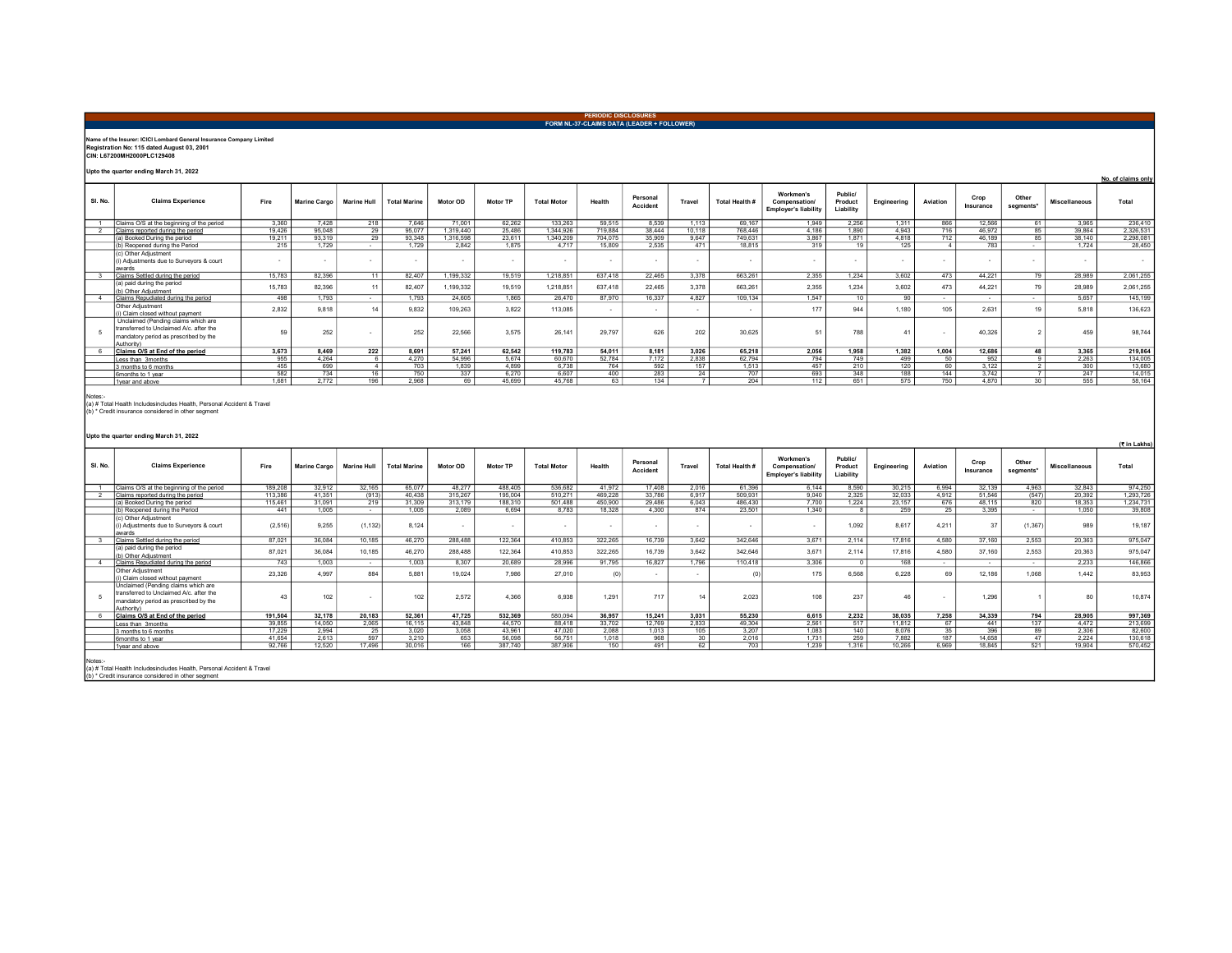## Name of the Insurer: ICICI Lombard General Insurance Company Limited Registration No: 115 dated August 03, 2001 CIN: L67200MH2000PLC129408 Upto the quarter ending March 31, 2022 SL. No. Claims Experience Fire Marine Cargo Marine Hull Total Marine Motor OD Motor TP Total Motor Health Personal Travel Total Health # Workmen's Compensation/ Employer's liability Public/ Product Liability Engineering Aviation Crop<br>Insurance Other Other Miscellaneous Total 1 Claims O/S at the beginning of the period 852 3,526 96 3,622 71,001 62,262 133,263 59,511 8,538 1,113 69,162 1,949 2,222 668 62 12,563 61 3,650 228,074 2 Claims reported during the period<br>
8,304 72,412 16 8,204 72,412 16,486 1,412 1,412 1,412 1,419,446 1,487<br>
8,412 1,499,440 269 1,489 1,489 1,482 3,444 10,118 1,482 3,482 3,482 3,482 3,482 3,482 39,230 1,419 2,412 85<br>
8,41 (a) Booked During the period 7,997 70,686 15 70,701 1,316,598 2,811 1,340,209 703,950 35,909 9,647 749,506 3,867 1,863 3,865 2,862 267 46,189 85 37,508 2,262,057 (b) Reopened during the Period | 207 | 1,726 | 1,726 | 2,842 | 1,875 | 4,717 | 15,783 | 2,535 | 471 | 18,789 | 319 | 19 | 122 | 21 783 | 1,722 | 28,406 (c) Other Adjustment (i) Adjustments due to Surveyors & court awards والمستطرح المناسب المستطرح المستطرح المستطرح المستطرح المستطرح المستطرح المستطرح المستطرح المستطرح المستطرح ال 3 Claims Settled during the period 5,575 59,984 2 59,986 1,199,332 19,519 1,218,851 637,411 22,465 3,378 663,254 2,355 1,234 2,777 139 44,221 79 28,413 2,026,884 (a) paid during the period (b) Other Adjustment 59,984 5,575 2 59,986 1,199,332 19,519 1,218,851 637,411 22,465 3,378 663,254 2,355 1,234 2,777 139 44,221 79 28,413 2,026,884 4 |Claims Repudiated during the period | 498 | 1,793 | 1,793 | 24,605 | 1,865 | 26,470 | 87,822 | 16,336 | 4,827 | 108,985 | 1,847 | 10 | 90 | - | - | 5,657 | 145,050 Other Adjustment -vier ~views-unien. 1990, 2009 12,019 109,263 3,822 113,085 - - - - 177 923 1,149 54 2,631 19 5,807 135,435<br>(i)Claim closed without payment | 2,019 9,560 11 9,571 109,263 3,822 113,085 - | - | - | - 177 923 1,149 54 2,631 5 Unclaim closed without payment<br>Unclaimed (Pending claims which are transferred to Unclaimed A/c. after the mandatory period as prescribed by the Authority) 59 - 252 - 252 - 252 - 2536 25,575 26,141 29,797 626 202 - 30,625 - 51 788 - 41 - 40,326 - 2 - 459 - 98,744 5 Claims O/S at End of the period 964 4,601 98 4,699 57,241 62,542 119,783 54,011 8,181 3,026 65,218 2,056 1,937 639 138 12,683 48 3,003 211,168<br>Less than 3months 463 3,783 5 3,788 54,996 5,674 60,670 52,784 7,172 2,838 62 Less than 3months 463 | 3,783 | 5 | 3,788 | 54,996 | 5,674 | 60,670 | 52,784 | 7,172 | 2,838 | 62,794 | 794 | 743 | 392 | 40 | 952 | 9 | 2,186 | 132,831 3 months to 6 months 211 566 - 566 1,839 4,899 6,738 764 592 157 1,513 457 210 112 36 3,122 2 297 13,264 6months to 1 year 235 203 13 216 337 6,270 6,607 400 283 24 707 693 346 108 44 3,742 7 237 12,942 1year and above 55 | 49 80 129 69 45,699 45,768 63 134 7 204 112 638 27 18 4,867 30 283 52,131 Upto the quarter ending March 31, 2022 (रैं in Lakhs) PERIODIC DISCLOSURES FORM NL-37-CLAIMS DATA (LEADER) No. of claims only Notes:- (a) # Total Health Includesincludes Health, Personal Accident & Travel (b) \* Credit insurance considered in other segment

| SI. No. | <b>Claims Experience</b>                                                                                                             | Fire   | Marine Cargo | <b>Marine Hull</b> | <b>Total Marine</b> | Motor OD | Motor TP | <b>Total Motor</b> | Health  | Personal<br>Accident | Travel                   | Total Health # | Workmen's<br><b>Compensation</b><br><b>Employer's liability</b> | Public/<br>Product<br>Liability | Engineering | Aviation        | Crop<br>Insurance | Other<br>segments* | <b>Miscellaneous</b> | Total     |
|---------|--------------------------------------------------------------------------------------------------------------------------------------|--------|--------------|--------------------|---------------------|----------|----------|--------------------|---------|----------------------|--------------------------|----------------|-----------------------------------------------------------------|---------------------------------|-------------|-----------------|-------------------|--------------------|----------------------|-----------|
|         | Claims O/S at the beginning of the period                                                                                            | 60.470 | 26.624       | 21,868             | 48.491              | 48,277   | 488,405  | 536.682            | 41.091  | 17,369               | 2.016                    | 60,476         | 6.144                                                           | 8.314                           | 20.405      | 793             | 32.137            | 4.963              | 30,389               | 809.264   |
|         | Claims reported during the period                                                                                                    | 63.755 | 35,089       | 207                | 35.296              | 315 267  | 195,004  | 510.271            | 459,783 | 33,786               | 6.917                    | 500.486        | 9.040                                                           | 2.316                           | 26.321      | 1.130           | 51.546            | (547)              | 19 385               | 1.218.998 |
|         | (a) Booked During the period                                                                                                         | 60,983 | 25.099       | 111                | 25,210              | 313,179  | 188,310  | 501,488            | 443,087 | 29.486               | 6.043                    | 478.617        | 7.700                                                           | 1.215                           | 16.914      | 141             | 48.115            | 820                | 17.618               | 1,158,820 |
|         | (b) Reopened during the Period                                                                                                       | 386    | 997          | $\sim$             | 997                 | 2.089    | 6.694    | 8.783              | 16.695  | 4.300                | 874                      | 21.869         | 1.340                                                           |                                 | 197         |                 | 3.395             | $\sim$             | 1.050                | 38,027    |
|         | (c) Other Adjustment<br>(i) Adjustments due to Survevors & court<br>awards                                                           | 2.386  | 8.993        | 96                 | 9,089               | $\sim$   |          | $\sim$             | ۰.      |                      | $\overline{\phantom{a}}$ | $\sim$         |                                                                 | 1.092                           | 9,210       | 988             | 37                | (1, 367)           | 716                  | 22,152    |
|         | Claims Settled during the period                                                                                                     | 52,577 | 30 237       | 6469               | 36,705              | 288 488  | 122.364  | 410853             | 314,502 | 16 701               | 3642                     | 334 845        | 3671                                                            | 2 108                           | 15 064      | 1 2 2 4         | 37 160            | 2.553              | 19 745               | 916,504   |
|         | (a) paid during the period<br>(b) Other Adjustment                                                                                   | 52,577 | 30.237       | 6.469              | 36,705              | 288,488  | 122.364  | 410,853            | 314,502 | 16,701               | 3.642                    | 334,845        | 3.671                                                           | 2.108                           | 15,064      | 1.224           | 37,160            | 2,553              | 19,745               | 916,504   |
|         | Claims Repudiated during the period                                                                                                  | 743    | 1 003        | $\sim$             | 1.003               | 8.307    | 20,689   | 28,996             | 89.729  | 16,827               | 1796                     | 108,352        | 3.306                                                           |                                 | 168         | $\sim$          | $\sim$            | $\sim$             | 2.233                | 144,800   |
|         | Other Adjustment<br>(i) Claim closed without payment                                                                                 | 12.416 | 3.607        | 851                | 4.457               | 19.024   | 7.986    | 27,010             |         |                      |                          |                | 175                                                             | 6407                            | 6.100       | 51              | 12.186            | 1.068              | 1.514                | 71.385    |
|         | Unclaimed (Pending claims which are<br>transferred to Unclaimed A/c, after the<br>mandatory period as prescribed by the<br>Authority | 43     | 102          |                    | 102                 | 2,572    | 4,366    | 6,938              | 1.291   | 717                  |                          | 2,023          | 108                                                             | 237                             | 46          |                 | 1,296             |                    | 80                   | 10,874    |
|         | Claims O/S at End of the period                                                                                                      | 58,489 | 26.867       | 14.755             | 41.621              | 47.725   | 532.369  | 580.094            | 36,460  | 15.241               | 3.031                    | 54.732         | 6.615                                                           | 2.115                           | 25.394      | 648             | 34.338            | 794                | 25,990               | 830.831   |
|         | Less than 3months                                                                                                                    | 10.381 | 10.848       | 2.061              | 12.909              | 43.848   | 44,570   | 88,418             | 33.204  | 12,769               | 2.833                    | 48,806         | 2.561                                                           | 515                             | 8.185       | 54              | 441               | 137                | 4.166                | 176,574   |
|         | 3 months to 6 months                                                                                                                 | 9.010  | 2.800        | $\sim$             | 2.800               | 3.058    | 43.961   | 47.020             | 2.088   | 1.013                | 105                      | 3.207          | 1 083                                                           | 140                             | 6.586       | $\overline{23}$ | 396               | 89                 | 2.285                | 72.638    |
|         | 6months to 1 year                                                                                                                    | 21,586 | 2,485        | 117                | 2,601               | 653      | 56,098   | 56.751             | 1,018   | 968                  | 30                       | 2,016          | 1,731                                                           | 258                             | 7,445       | 145             | 14,658            | 47                 | 1.834                | 109,072   |
|         | 1 wear and above                                                                                                                     | 17.513 | 10.734       | 12.577             | 23.311              | 166      | 387.740  | 387,906            | 150     | 491                  | 62                       | 703            | 1.239                                                           | 1.202                           | 3.178       | 425             | 18,843            | 521                | 17,706               | 472.547   |
| Notes:- | (a) # Total Health Includesincludes Health, Personal Accident & Travel<br>(b) * Credit insurance considered in other seament         |        |              |                    |                     |          |          |                    |         |                      |                          |                |                                                                 |                                 |             |                 |                   |                    |                      |           |

(b) \* Credit insurance considered in other segment